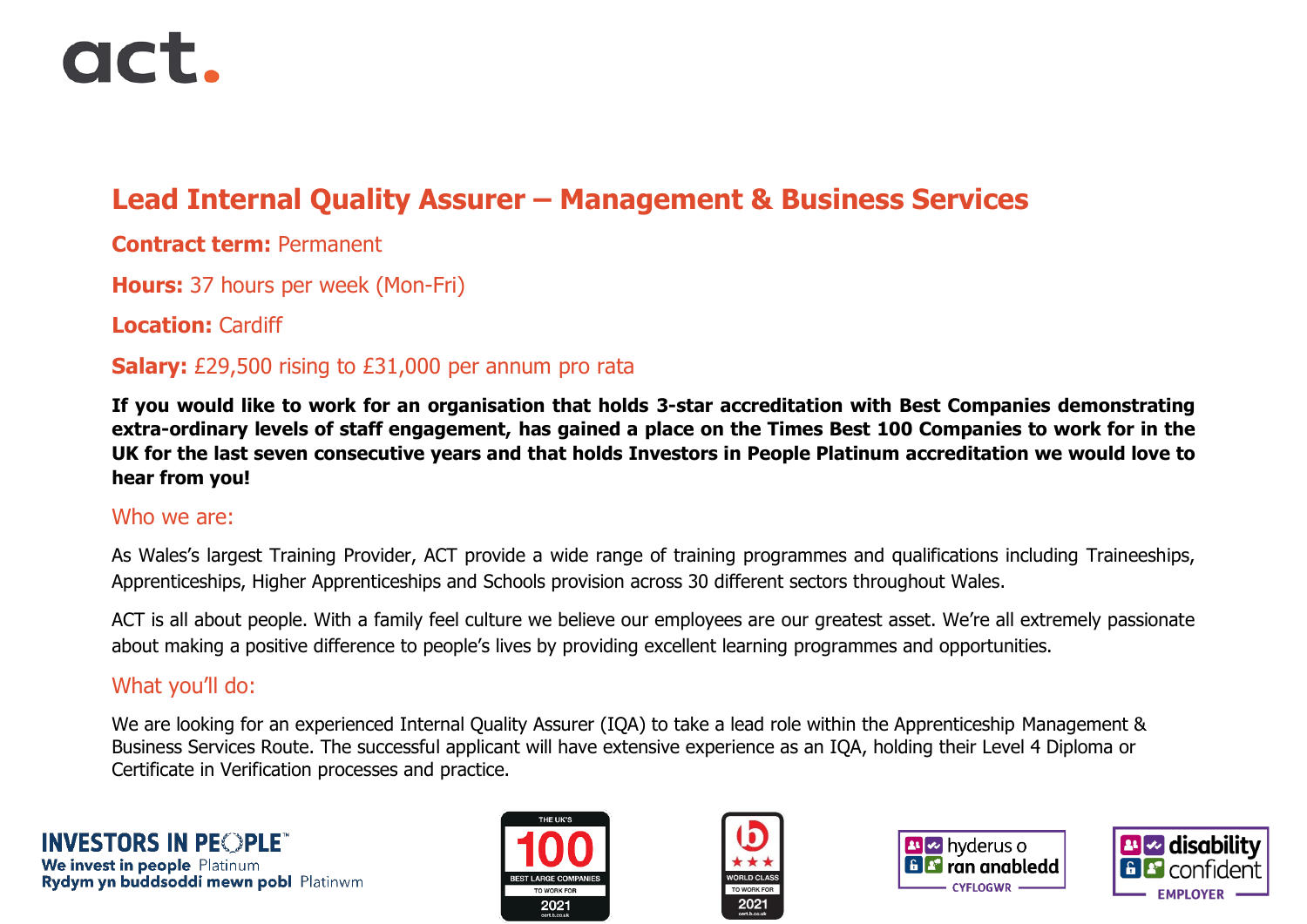You will support the IQA's and assessors to deliver excellent quality for the following apprenticeship routes…

- ILM Team Leading & Management Levels 2-5
- Business Administration Levels 2-4
- Customer Services Levels 2-3
- Retail Levels 2-3
- Sales & Telesales Levels 2-3

More information regarding these Apprenticeships can be found on our website [https://www.acttraining.org.uk/apprenticeship](https://www.acttraining.org.uk/apprenticeship-learners/)[learners/](https://www.acttraining.org.uk/apprenticeship-learners/)

You will confidently collate and analyse data, support the management of assessment teams and processes and have experience of dealing with awarding organisations. Applicants should have occupational experience in an education and development role as well as a clear understanding of the apprenticeship standards.

The role fits within the Management & Business Services Apprenticeship Team reporting to the Route Manager.

ACT is committed to promoting the Welsh language for both staff and learners, and whilst it is not considered essential criteria, the ability to speak Welsh is desirable for this role.

#### What we offer:

- Generous holiday package (up to 45 days per year)
- Annual salary increases
- Healthcare cash plan
- Contributory pension scheme
- Life assurance
- Car uplifts (where applicable)
- Wellbeing initiatives including access to in-house counselling
- Employee voice initiatives including a staff council
- Flexible and hybrid working options (where applicable)









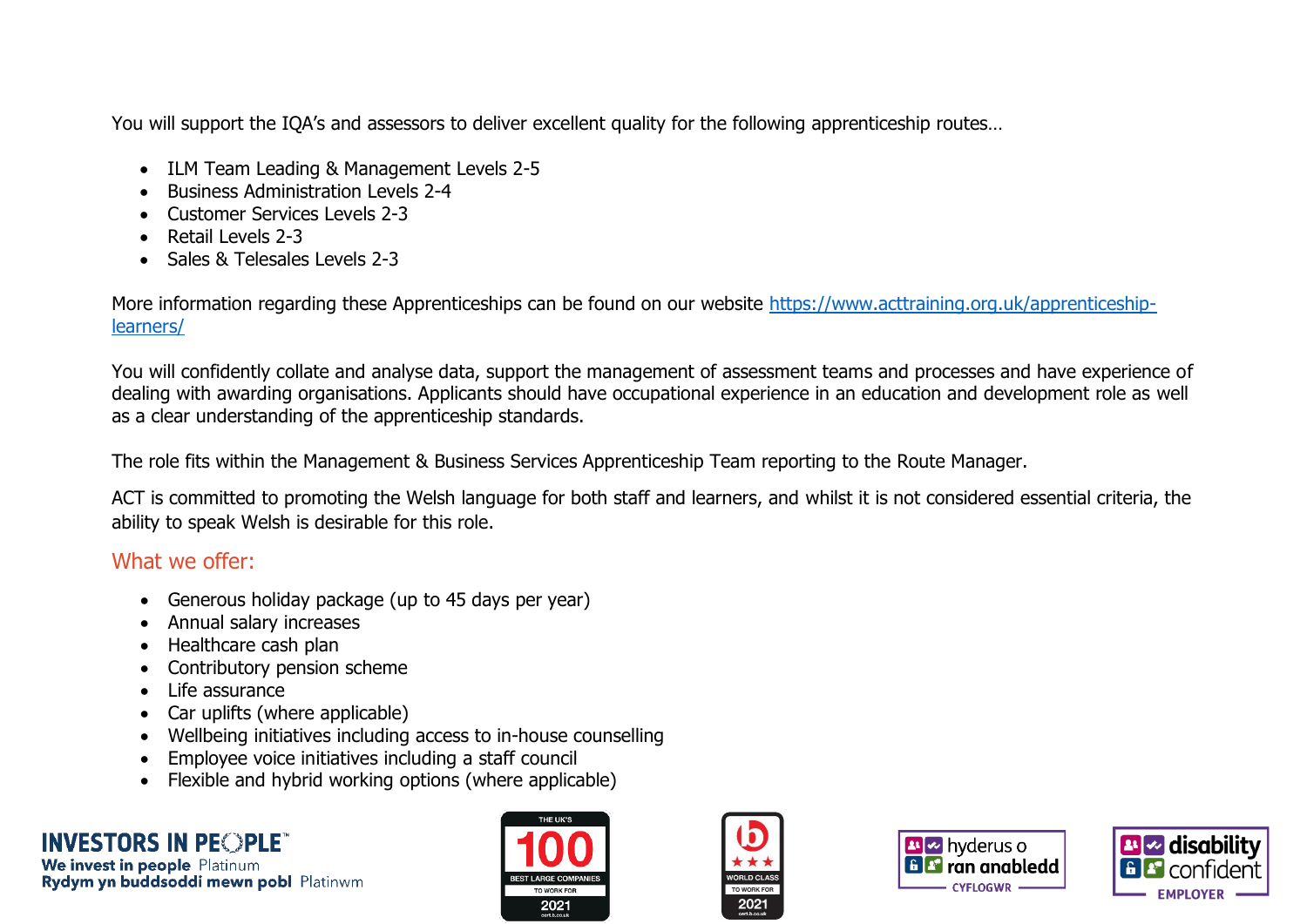- Annual team building events
- Four paid volunteering days per year
- Length of service and birthday rewards
- Staff recognition awards
- Complimentary tea and coffee
- Excellent learning & development and CPD opportunities
- Formal coaching and mentoring opportunities
- E-learning platform available to all staff

# What you are responsible for:

- To implement and maintain the Learner Journey quality for the department/route in line with the IQA policy, quality cycle and key performance indicators.
- To implement and maintain the quality for the department/route in line with the IQA policy and key performance indicators
- To carry out quality risk assessments and manage risk banding in accordance with **ACT** policies and requirements
- To monitor documentation, information and other resources provided to assessors and learners.
- To carry out Quality Observations of assessors and interview learners and witnesses/employers.
- To manage all IQA reports on Vision and identify trends and issues and put appropriate support in place.
- To allocate IQA sampling to the IQA team on a weekly basis and monitor progression and completions in line with delivery models and/or expected end dates
- To manage the quality reports on a daily/month basis and disseminate actions to IQA team and where needed assessors.
- Manage all quality reports and activities for the route/department and liaise with the Quality department to analyze survey performance data (learner voice, end of course etc.)
- To mentor and support Assessors/IQAs and those requiring performance management.
- To allocate IQAs to mentor/coach assessors and monitor performance against the delivery guide.
- To sample all parts of the learner journey and allocate support where needed.
- To liaise with assessment team and IQA's regarding schemes of work for all levels
- To provide information to the curriculum team regarding schemes of work and resources.
- Liaise with the curriculum team to ensure resources are standardized and in line with sector needs.
- Organise staff training and ensure CPD hours are completed and recorded on the Data management systems







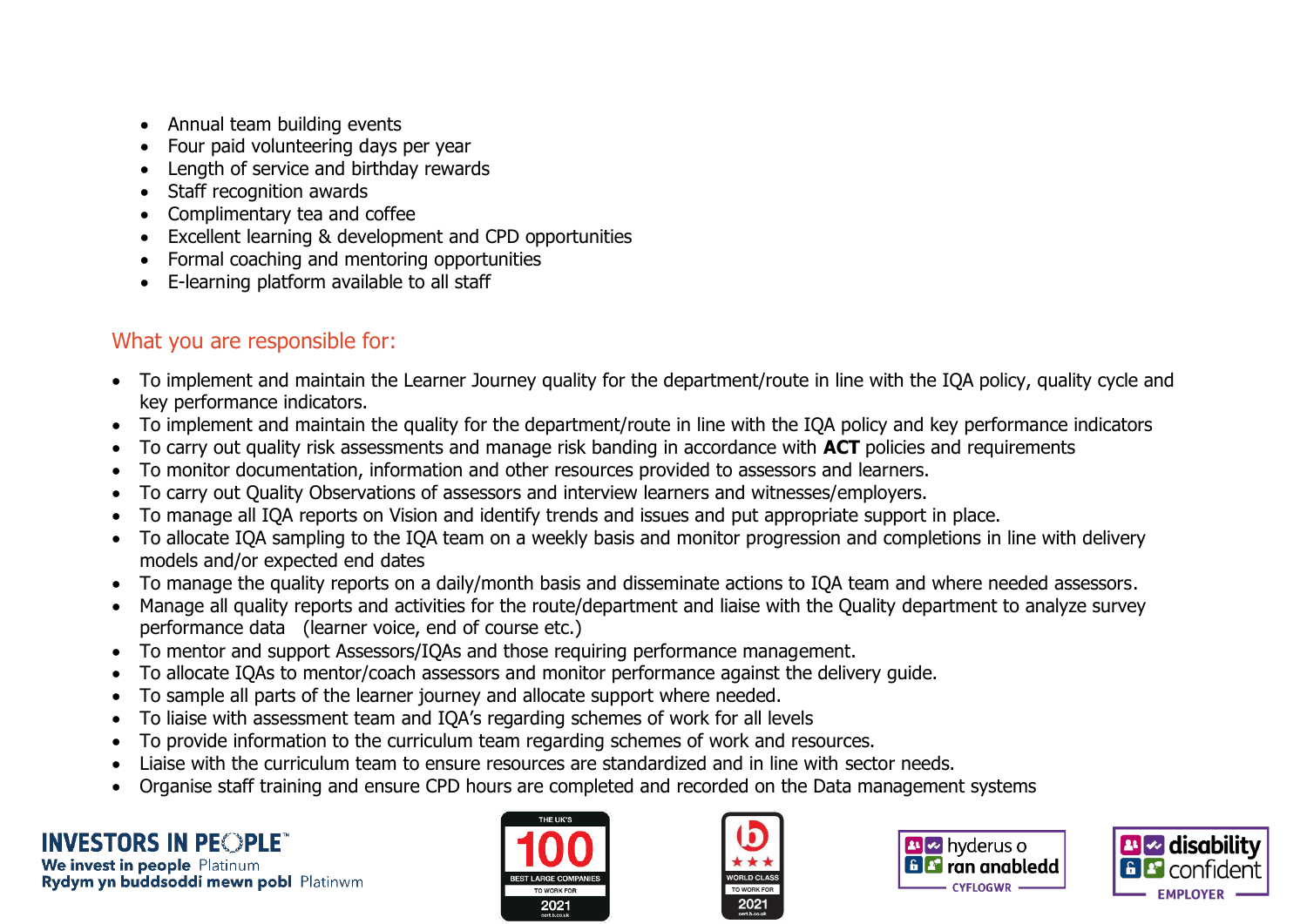- To manage IQA staff and ensure that they monitor assessor progress and implement progression plans as needed.
- To carry out effective performance management activities as set out in ACT's policies and procedures
- To ensure all ESQ referral appeals to go through the lead IQA before the ES team
- To develop and enhance the use of digital platforms for a blended learning approach, as dictated by industry requirements.
- To monitor the quality of assessment decisions and deal with learner appeals.
- To monitor assessment record keeping and certification claims
- To evaluate the occupational and assessment competence of assessors
- To check the continual professional development of assessors
- To lead or delegate where needed standardization events with the whole team and ensure consistency.
- To monitor IALPs, reviews, suspensions to ensure compliance and timely progress
- To check the application of all relevant policies, including those for equality and diversity
- To lead Standards Verifier and External Verifier visits
- To maintain records in accordance with **ACT** and awarding body requirements
- To maintain all records and reports securely in accordance with **ACT** and legal requirements, enabling access to authorised personnel only.
- To adhere to and promote ACT's environmental practices.
- Any other duties as requested by your Manager, which may be necessary from time to time.

#### Personal and other duties and responsibilities:

- To actively keep updated with the company's services and programmes
- To continually develop yourself by attending courses, meetings, training events, workshops and seminars
- To demonstrate clear written and verbal communication skills
- To be highly self-motivated and organised
- To ensure effective customer care skills
- A recognition and regard for observing confidentiality
- The capacity to work as part of a team
- An ability to work on own initiative and meet set timescales
- General housekeeping duties









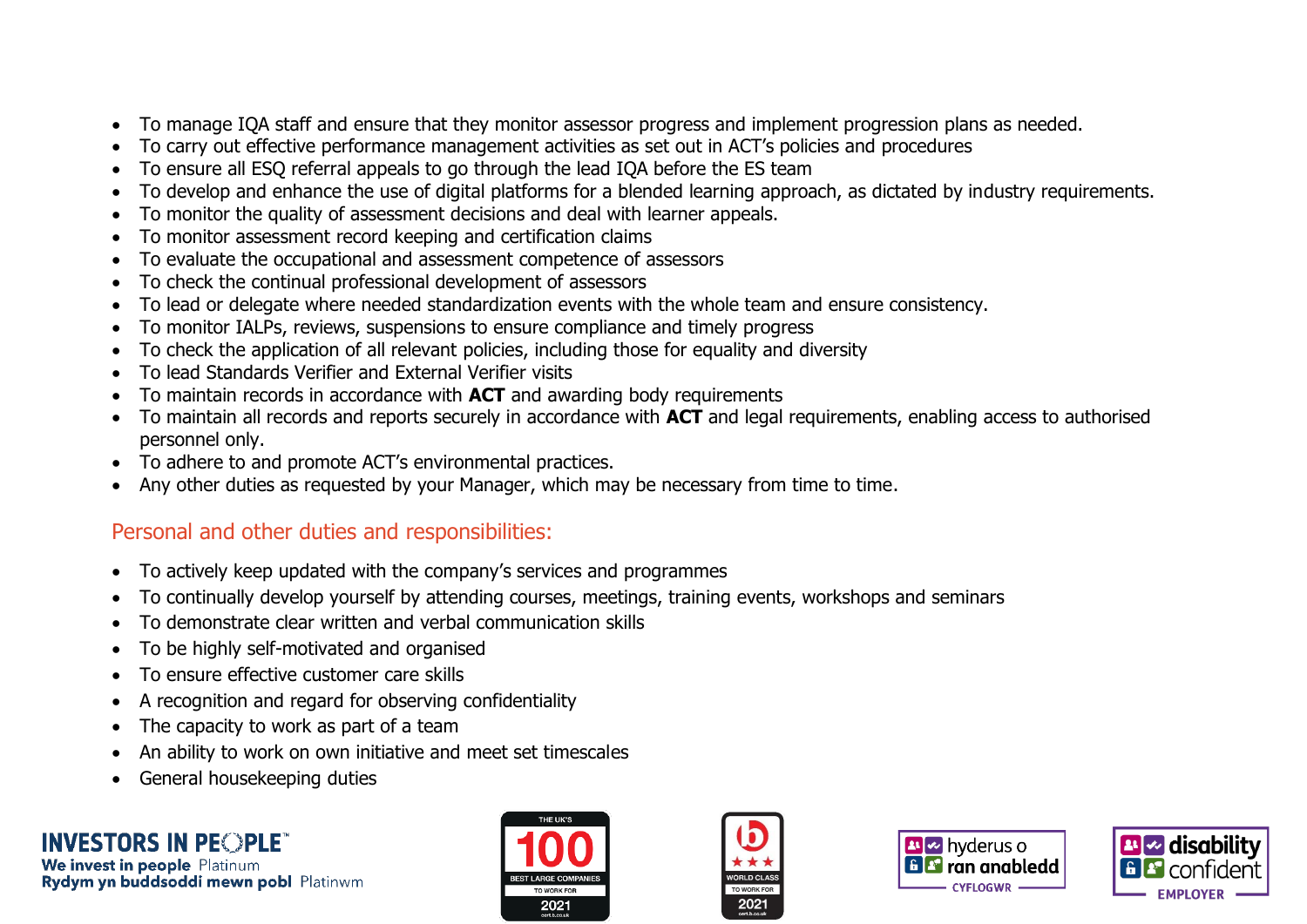• To display **ACT** core values at all times.









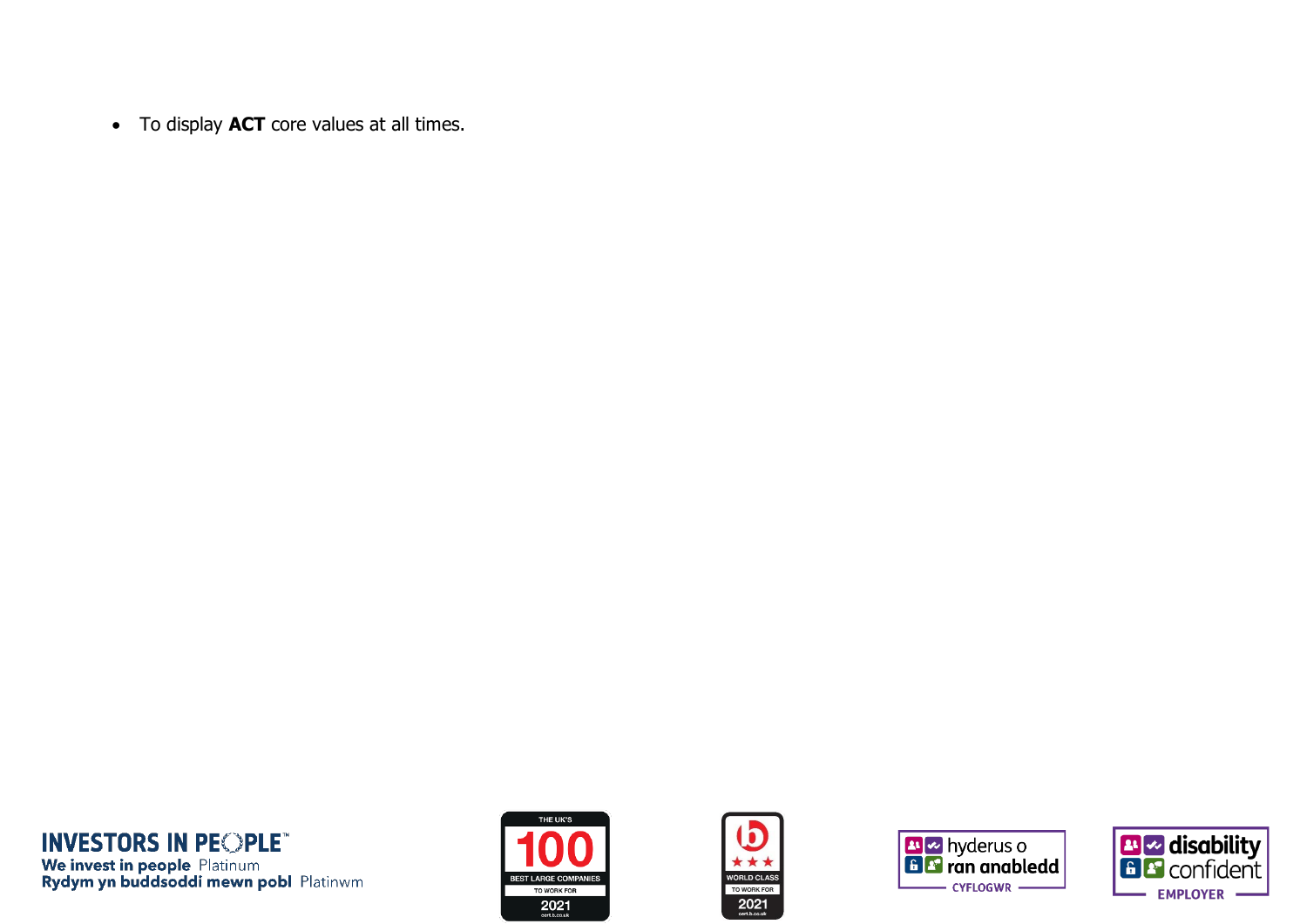# Person Specification

#### What we are looking for:

|                                          |              | <b>Assessment</b><br><b>Method</b>          | <b>Essential</b>                                                                                               |   | <b>Assessment</b><br><b>Method</b> | <b>Desirable</b> |
|------------------------------------------|--------------|---------------------------------------------|----------------------------------------------------------------------------------------------------------------|---|------------------------------------|------------------|
| <b>Experience</b>                        | A            | Application/<br>Interview                   | Minimum of 5 years working within a<br>Management setting / Suitable Leadership &<br>Management Role           |   |                                    |                  |
| Qualificatio<br>ns &<br><b>Knowledge</b> | A            | Application/<br>Certificate<br>verification | Minimum of 3 years' experience of working within<br>a Quality Assurance role.                                  |   |                                    |                  |
|                                          | B            | Application/<br>Certificate<br>verification | Assessor qualification                                                                                         |   |                                    |                  |
|                                          | $\mathbf{C}$ | Application/<br>Certificate<br>verification | Quality Assurance qualification                                                                                |   |                                    |                  |
| <b>Skills &amp;</b>                      | A            | Interview                                   | Creative and passionate for training/learning                                                                  | A | Interview                          | Welsh speaker    |
| <b>Attributes</b>                        | B            | Interview                                   | Ability to develop others                                                                                      |   |                                    |                  |
|                                          | $\mathbf C$  | Interview                                   | Proven track record of meeting targets                                                                         |   |                                    |                  |
|                                          | D            | Interview                                   | Excellent written and verbal communication skills                                                              |   |                                    |                  |
|                                          | Е            | Interview                                   | Well organised                                                                                                 |   |                                    |                  |
|                                          | F            | Interview                                   | Excellent IT skills with programmes such as<br>Microsoft Office, Word and Excel                                |   |                                    |                  |
|                                          | G            | Interview                                   | Willingness and ability to be flexible and go above<br>and beyond as and when needed                           |   |                                    |                  |
|                                          | Н            | Interview                                   | Team player with ability to work on own initiative                                                             |   |                                    |                  |
|                                          | $\mathbf{I}$ | Interview                                   | Willingness to undertake personal & professional<br>development in relation to your role and business<br>needs |   |                                    |                  |
| <b>Personal</b><br><b>Qualities</b>      | A            | Interview                                   | To uphold ACT Values                                                                                           |   |                                    |                  |
| <b>Other</b>                             | $\mathsf{A}$ | Interview                                   | Hold a full U.K. driving licence                                                                               |   |                                    |                  |